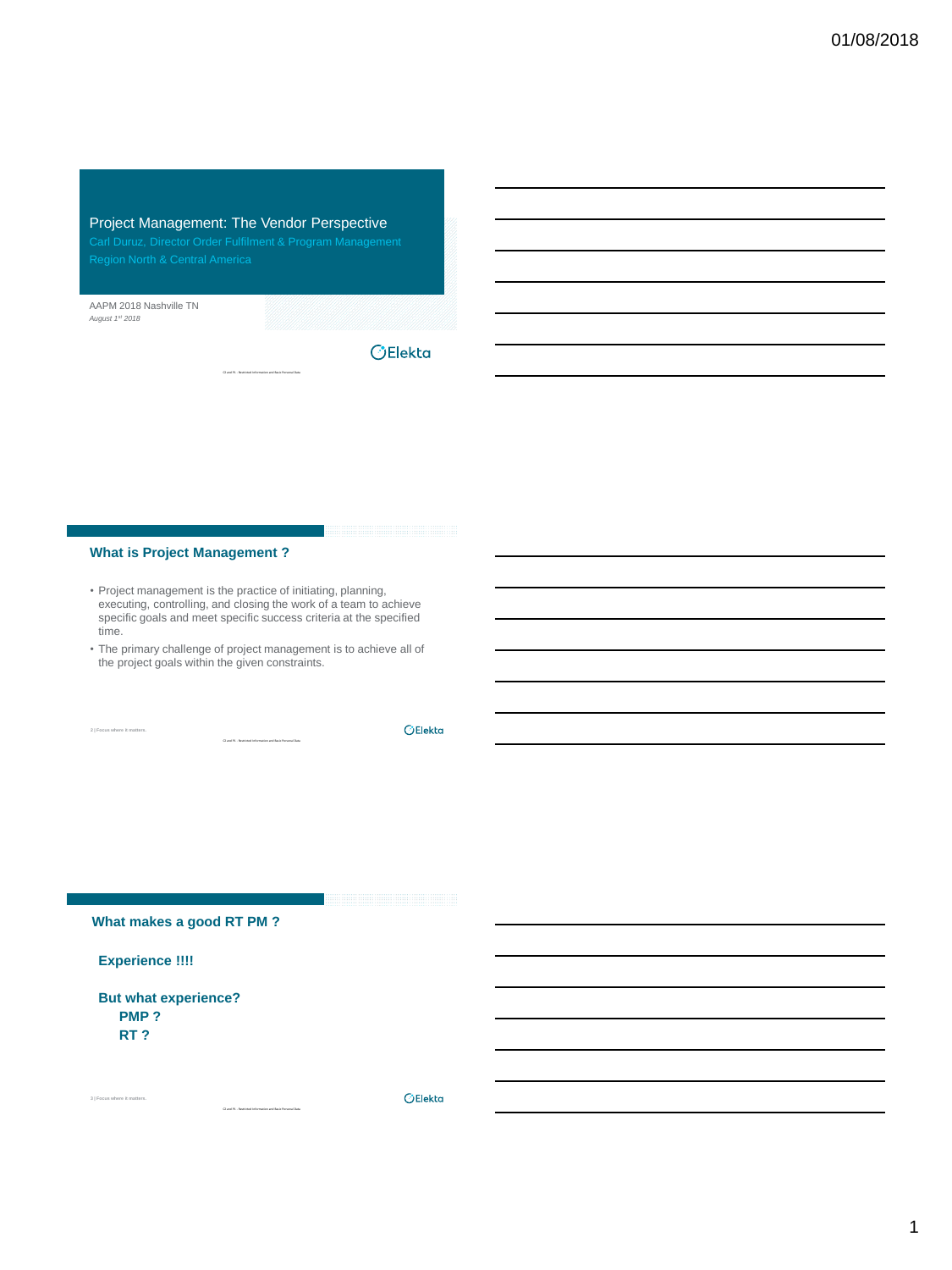

| and the control of the control of the control of the control of the control of the control of the control of the     |  |        |
|----------------------------------------------------------------------------------------------------------------------|--|--------|
| <u> La componenta de la contrada de la contrada de la contrada de la contrada de la contrada de la contrada de l</u> |  | ______ |
|                                                                                                                      |  |        |
|                                                                                                                      |  |        |

|                             |                      | <b>Roles and responsibilities</b>                                                                                                                      |                                                                                                                                                                                                                               |
|-----------------------------|----------------------|--------------------------------------------------------------------------------------------------------------------------------------------------------|-------------------------------------------------------------------------------------------------------------------------------------------------------------------------------------------------------------------------------|
|                             |                      | Flekta                                                                                                                                                 | Customer                                                                                                                                                                                                                      |
|                             | Plan & Kink-Off      | Complete project charter, project plan, communication plan<br>÷.<br>· Scheduling resources<br><b>Conduct Kick-off meeting</b><br>Review Invoicing Plan | Identify core team<br>Review Kidooff materials & complete required documentation<br>Building access credentials for installation team<br>Ensure invoices are reviewed and paid according to purchase and license<br>agreement |
|                             | Inspect              | . Confirm creators definerables are delivered<br>Confirm site crep completed to Elekta standards<br>٠<br>. Continentigging path for delivery           | Vault construction is 100% complete prior to final inspection, according to<br><b>Flakta snančinatnim</b><br>Provide network/bhysics information prior to progress inspection                                                 |
|                             | Deliver              | · Deliver & rio-in machine                                                                                                                             | Ensure staging area is clear and free of obstacles<br>Ensure Elekta personnel have access to space                                                                                                                            |
|                             | Install              | Install LINAC and components<br>÷.<br>Acceptance testing with physics                                                                                  | Conduct radiation leakage survey<br>Acceptance testing-last 3 days                                                                                                                                                            |
|                             | Connect to<br>MOSAIO | . Connect MOSAIO to LINAC and update MAC file                                                                                                          | Complete connectivity checklistia) provided by Eleita<br>Add sequencer (s)<br>Provide IT support as needed                                                                                                                    |
|                             | Commission           | · Perform beam modeling, if purchased                                                                                                                  | Collars hours data<br>Perform beam modeling and quality assurance testing                                                                                                                                                     |
|                             | Train & Go-Live      | Deliver end-user training<br>÷.<br>· Provide on-site Go-Live support                                                                                   | Complete pre-training checklist<br>Assist with achedulng & coordination of end-user training<br>Provide Super User & IT support, as needed                                                                                    |
|                             | Cinse                | Conduct project close meeting<br>Transition customer to support                                                                                        | · Participate in project close meeting                                                                                                                                                                                        |
| 5   Focus where it matters. |                      |                                                                                                                                                        |                                                                                                                                                                                                                               |

<u> 1999 - Januar Albert III, martxa arte</u>



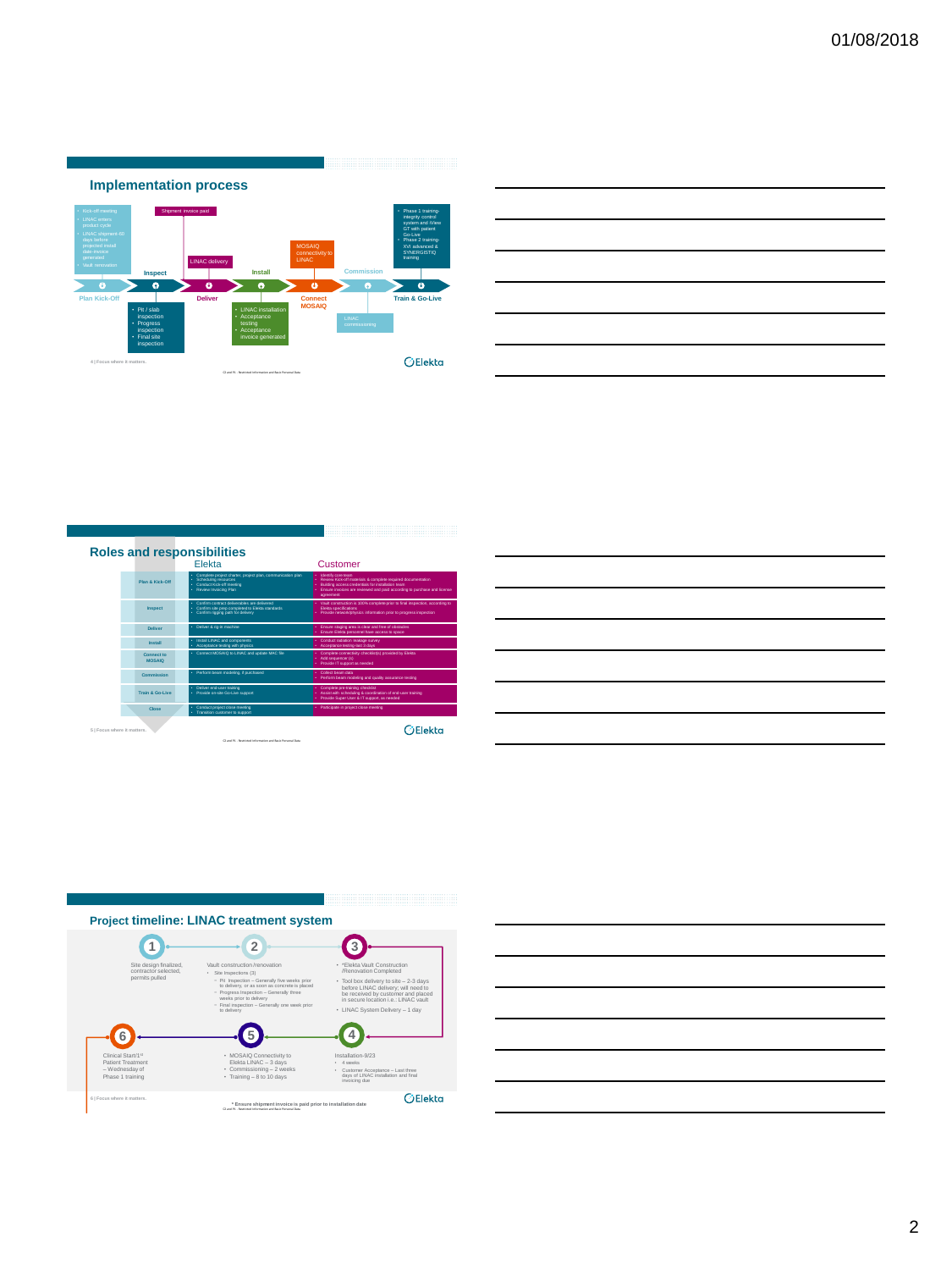#### **Elekta site inspection overview**

| Vault slab inspection 1                                     | <b>Progress inspection 2</b>                                                                                                                               | <b>Final site inspection</b>                                                                                                                                                                                                                                                                                                                                                      |
|-------------------------------------------------------------|------------------------------------------------------------------------------------------------------------------------------------------------------------|-----------------------------------------------------------------------------------------------------------------------------------------------------------------------------------------------------------------------------------------------------------------------------------------------------------------------------------------------------------------------------------|
| Check LINAC table pit and vault<br>slab levelness-pass/fail | All electrical and mechanical rough-<br>ins should be complete, yault door<br>installed, fascia wall roughed in, all<br>laser and camera mounts roughed in | One week prior to machine<br>delivery: all site prep requirements<br>must be 100% complete. Go or No Go<br>for Installation (Pass/Fail)<br>Mobilization of installation activities<br>takes place after the final inspection<br>(tool boxes ship, final arrangements)<br>made by riggers and logistics<br>company delivering the equipment.<br>Engineer makes final travel plans) |
|                                                             |                                                                                                                                                            |                                                                                                                                                                                                                                                                                                                                                                                   |

**7 | Focus where it matters.**

#### **Milestones**

- 
- 
- 
- 
- 
- 
- Fixick of metring<br>
Fixick of metring conduct cycle<br>
 Lines christmatic metring<br>
 Pie-construction metring<br>
 Vault construction<br>
 Pit/ vault sine inspection<br>
 Pit/ vault sine inspection<br>
 Final sine inspection<br>
 Del
- 
- 
- 
- ekta linac training<br>Iditional Elekta trai
- Additional Elekta training (if applicable): bodyfix, abc.<br>The etg



 $O$ Elekta



#### **Critical success factors**

- Project ownership & buy in mutual responsibility Primary client contact
- 
- General contractor
- IT infrastructure
- Meeting project milestones on time<br>
 Failure of the site inspections will result in the<br>
installation being pushed to the next available dates,<br>
this very inportant to stay<br>
 It is very inportant to stay<br>
 Maintaining
	-

OElekta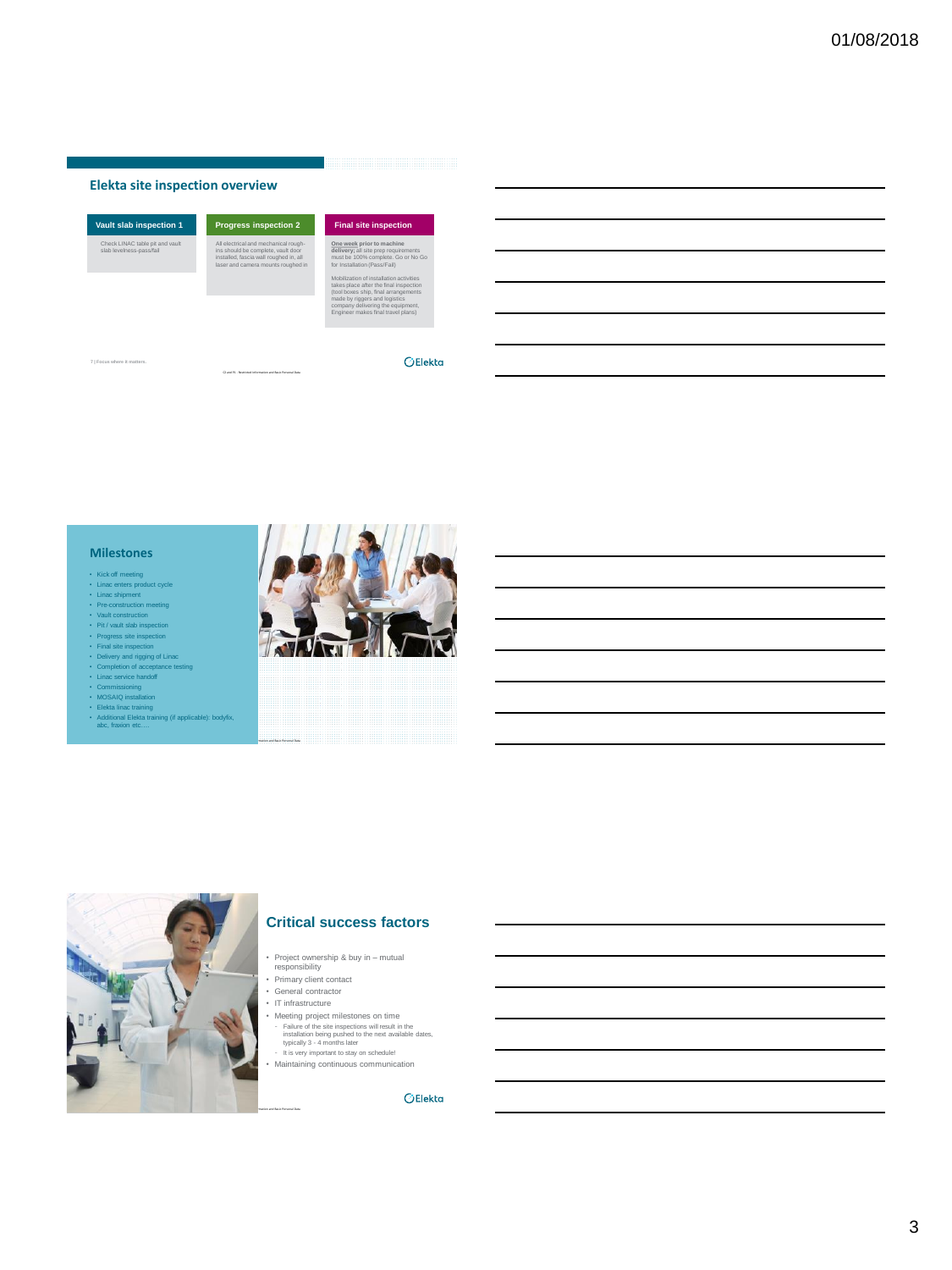

## **Physicist involvement**

- Shielding survey
- Area survey
- Neutron test above 10Mv • Acceptance of LINAC
- Commissioning
- Beam modeling or validation
- 
- MOSAIQ installation acceptance

 $O$ Elekta

## **Shielding design and calculations**



**We have two sets of plans. Who's plans do we use?**





**12** | Focus where it m

**OElekta**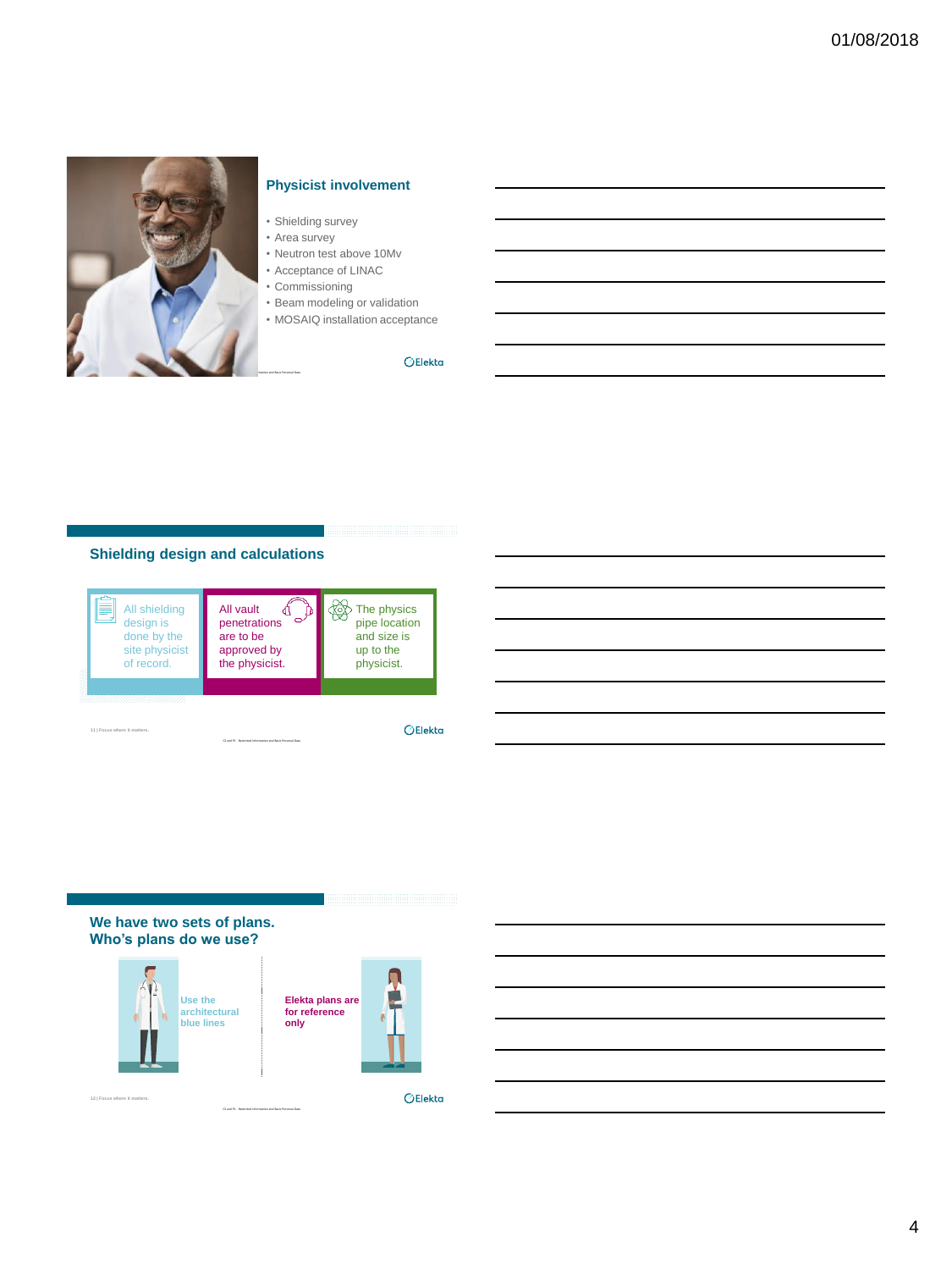# **Absolutely the most difficult part of the job**

Critical dimensions +/- 1/16" (2mm) throughout.

**13** | Focus where it ma



 $\bigcirc$ Elekta

<u> 1989 - Jan Sterling von Branden in der Sterling von Branden in der Sterling von Branden in der Sterling von B</u>



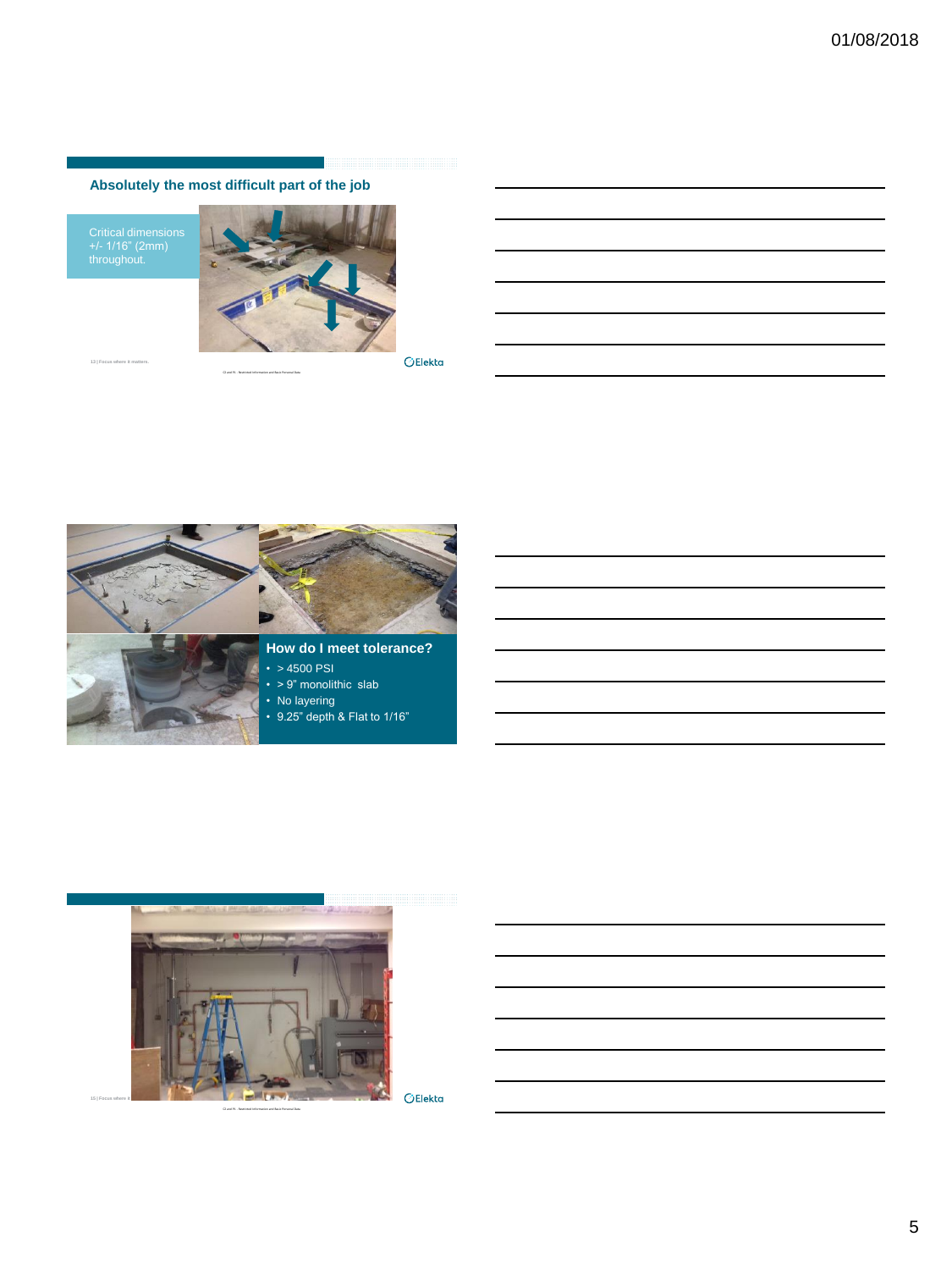

C2 and P1 - Restricted Information and Basic Personal Data

C2 and P1 - Restricted Information and Basic Personal Data

 $\bigcirc$ Elekta